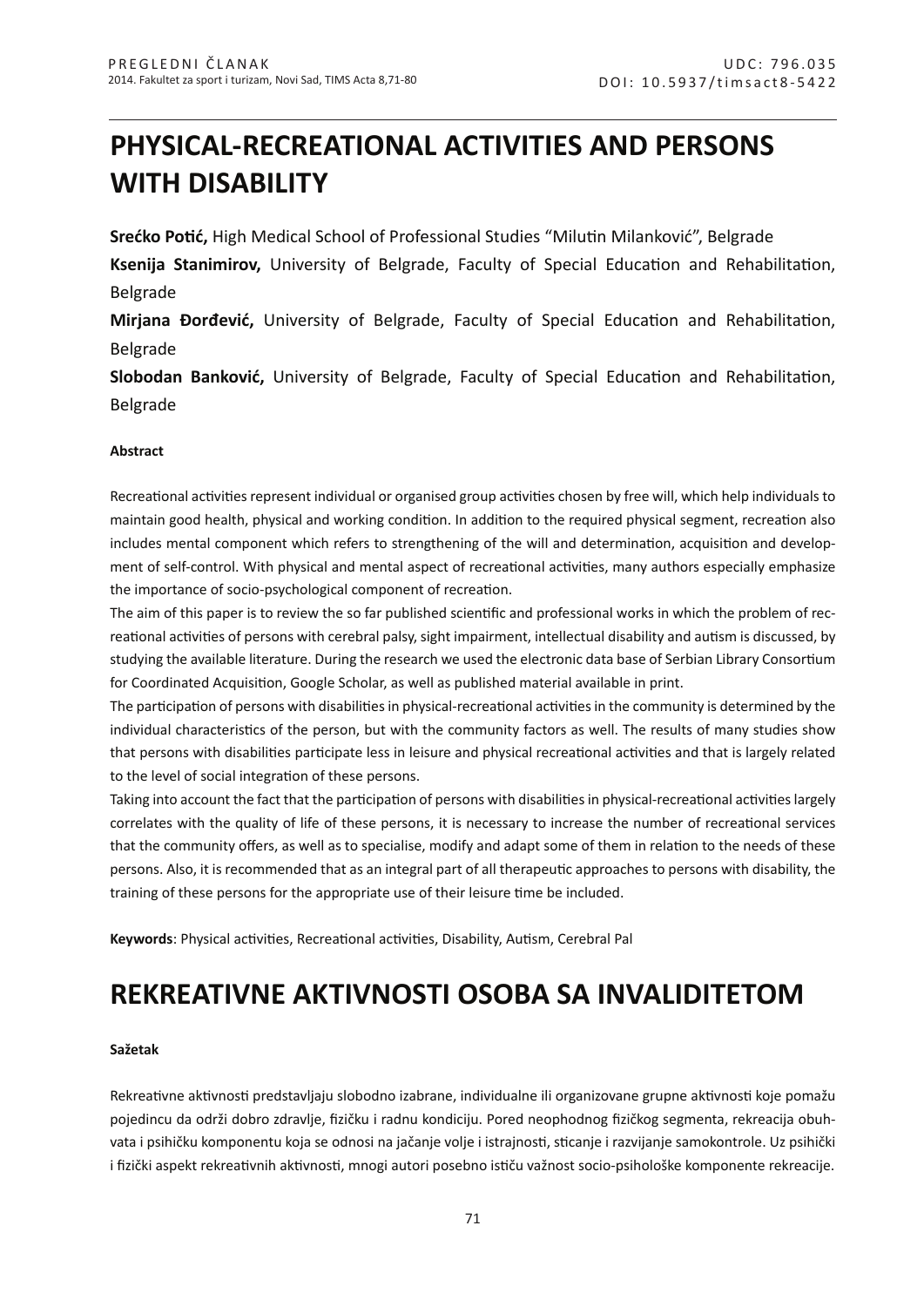Cilj ovog rada je da se uvidom u dostupnu literaturu, napravi pregled dosadašnjih stručnih i naučnih radova u kojima je obrađivana problematika fizičko-rekreativnih aktivnosti osoba sa cerebralnom paralizom, oštećenjem vida, intelektualnom ometenošću i autizmom. Pri izradi ovog pregleda korišćene su elektronske baze podataka Konzorcijuma biblioteka Srbije za objedinjenu nabavku, Google Scholar, kao i publikovani materijali dostupni u štampanoj verziji. Učešće osoba sa invaliditetom u fizičko-rekreativnim aktivnostima u zajednici determinisano je individualnim karakteristikama same osobe, ali i faktorima društvene zajednice. Rezultati mnogih istraživanja pokazuju da osobe sa invaliditetom slabije participiraju u slobodnim i fizičko-rekreativnim aktivnostima i da je to u velikoj meri povezano sa nivoom socijalne integracije ovih osoba.

Imajući u vidu da učešće osoba sa invaliditetom u fizičko-rekreativnim aktivnostima u velikoj meri korelira sa kvalitetom života ovih osoba, potrebno je da se poveća broj rekreativnih usluga koje zajednica nudi osobama sa invaliditetom, kao i da se neke od njih specijalizuju, modifikuju i prilagode u skladu sa potrebama ovih osoba. Takođe, preporučuje se da sastavni deo svih terapijskih pristupa osobama sa invaliditetom bude i obuka ovih osoba za adekvatno korišćenje slobodnog vremena.

**Ključne reči**: Rekreativne aktivnosti, Autizam, Intelektualna ometenost, Cerebralna paraliza

#### TIMS Acta (2014) 8, 71-80

#### **Introduction**

Recreational activities represent freely chosen, individual or organised group activities that help one to maintain good health, physical and working shape. In addition to necessary physical segment, recreation also includes psychological component that relates to the strengthening of will and persistence, acquiring and developing of self-control. Along with psychological and physical aspect of recreational activities, many authors put special emphasis on the importance of socio-psychological component of recreation.

It should be kept in mind that different authors have defined recreational activities differently, in such a way that the extent or inclusiveness of recreational activities, as term, varies. For example, Ashwortha et al. (2009), beside physical activity, exercising or sports, in recreational activities include activities such as playing cards, computer activities, reading, watching television, listening to the radio, while Solish et al. (2010) make a distinction between recreational and leisure activities. Physical activity in daily life can be categorised into occupational, sports, conditioning, household, or other activities (Caspersen et al., 1985). Different definitions of recreational activities in studies make comparing of the results and generalization of the findings difficult.

The aim of this study was to examine the available

literature and make a review of the current scientific and research papers in which issues of physical-recreational activities of persons with physical disabilities, visual impairments, intellectual disability and autism were elaborated. Electronic databases of Serbian Library Consortium for Coordinated Acquisition, Google Scholar, and published materials available in printed version were used in preparing of this survey.

## **Physical-recreational activities and persons with visual impairments**

Physical activity is very important for good general health, physical fitness and quality of life. When it comes to children with visual impairment, it is important to point out that they have the same needs for physical activities as their peers from general population. However, the problem is that less choice of recreational and physical activities is generally offered to blind and partially sighted children. It is important to emphasize that, when they are given the opportunity and when they have adequate support, children with visual impairment can develop skills and stamina similar to that of children with typical development. Participation in physical activities helps in personality development, and enforces both self-confidence and independence, and it is crucial for the overall development of children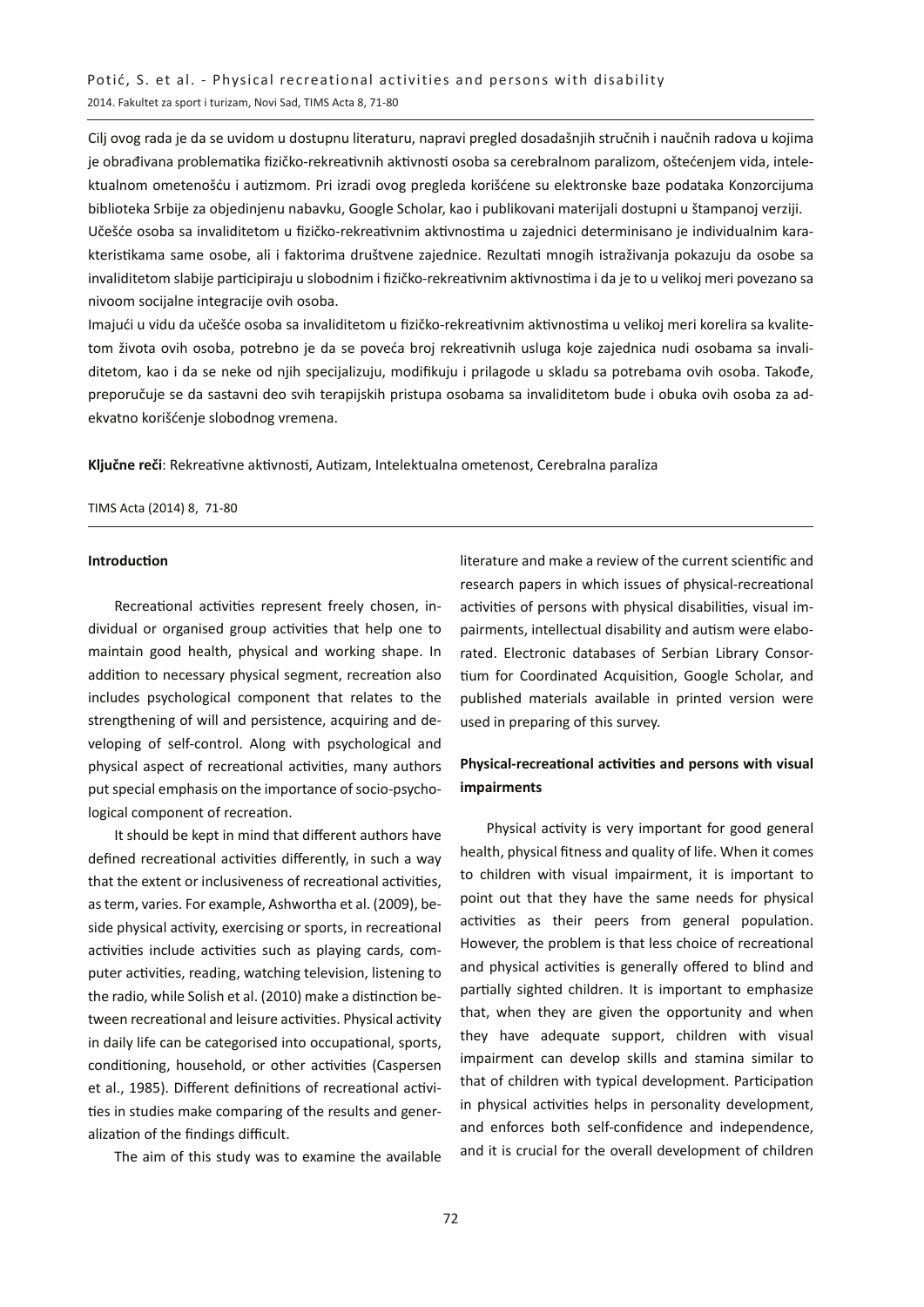with visual impairment.

Due to the lack of vision, children with visual impairment have unique motoric needs. The effects of visual impairment on development are multiple: 1) children are delayed in reaching of developmental stages as a result of the lack of visual input, visual stimuli and various hints from the environment; 2) they are not able to observe and imitate movements of others, as can children from general population – this is the reason why bad body posture is often found in blind and partially sighted children; 3) they have fewer opportunities and impulses to participate in activities that provide the usual stimulation to children from the general population; 4) they need more time, additional assistance and more repetitions to master an activity (Lieberman et al., 2002).

The lack of mobility in children with visual impairment reduces the motivation to participate in physical activities, which, in return, reduces physical fitness. Muscle weakness, balance problems and low cardiovascular endurance are also a consequence of the lack of physical activities (Lockette & Keyes, 1994).

In their paper, Perkins et al. (2013) emphasize that reduced participation of children with visual impairment in physical activities is partly a direct result of visual impairment and that other barriers include:

- lack of opportunities for recreation and playing sports – Perkins et al. (2013) report that children with visual impairment most often participate in physical activities at home, as well as that these activities are organised by adults, usually mothers, which represents the risk of developing social isolation;
- lack of appropriate adapted or specially designed equipment – there is an equipment that is necessary for teaching of physical education to children with visual impairment, among which Lieberman et al. (2002) allocate sound balls, bright colours balls, light balls (for beach) or balloons, various tactile limiters, colour lines, trainers, etc.;
- regular schools teachers are not familiar with modifications that can be carried out, which can be solved by additional training or consultation with experts, when there is a need for that;

limited time for conducting of physical education teaching or for engaging in recreational activities and children with visual impairment need more individual work than their peers from general population.

Unless there is an encouragement for the engagement in physical and recreational activities in working with blind and partially sighted children, it is possible that problems (and/or delay) in gross and fine motor skills development, mobility problems and even difficulties in domain in daily living skills may occur (Tutt et al., 2012).

Overprotection of children due to lack of information represents a particular problem. Many parents do not want their children to be physically active, because they are afraid of potential injuries. Furthermore, low expectations that parents have from children can be obstacles for the involvement in physical and recreational activities. Lockette and Keyes (1994) believe that these problems can be overcome by additional education specifically designed for parents. It is important for them to be familiar with the benefits of physical activities in order to encourage children to engage in these activities.

Aslan et al. (2012) have realised research that was aimed to determine the level of physical activities in children and adolescents with visual impairment and to evaluate the effect that gender and level of visual impairment have on physical activities of blind and partially sighted children and adolescents. No statistically significant differences in the realization of physical activities were found in this research. As for the influence of gender, there were significant differences in favour of boys. What the authors have noticed was that blind and partially sighted children and adolescents tended to participate in light activities and activities of moderate difficulty, while a small number of respondents from the sample participated in vigorous activities. Decreased participation in physical activities leads to lower fitness of children with visual impairment in comparison to their peers of typical development, and to underdeveloped motor skills. Another problem is the fact that children with visual impairment often attend boarding schools, where the time for sleeping, walking, learning, eating, playing, etc. is predetermined. The study found differ-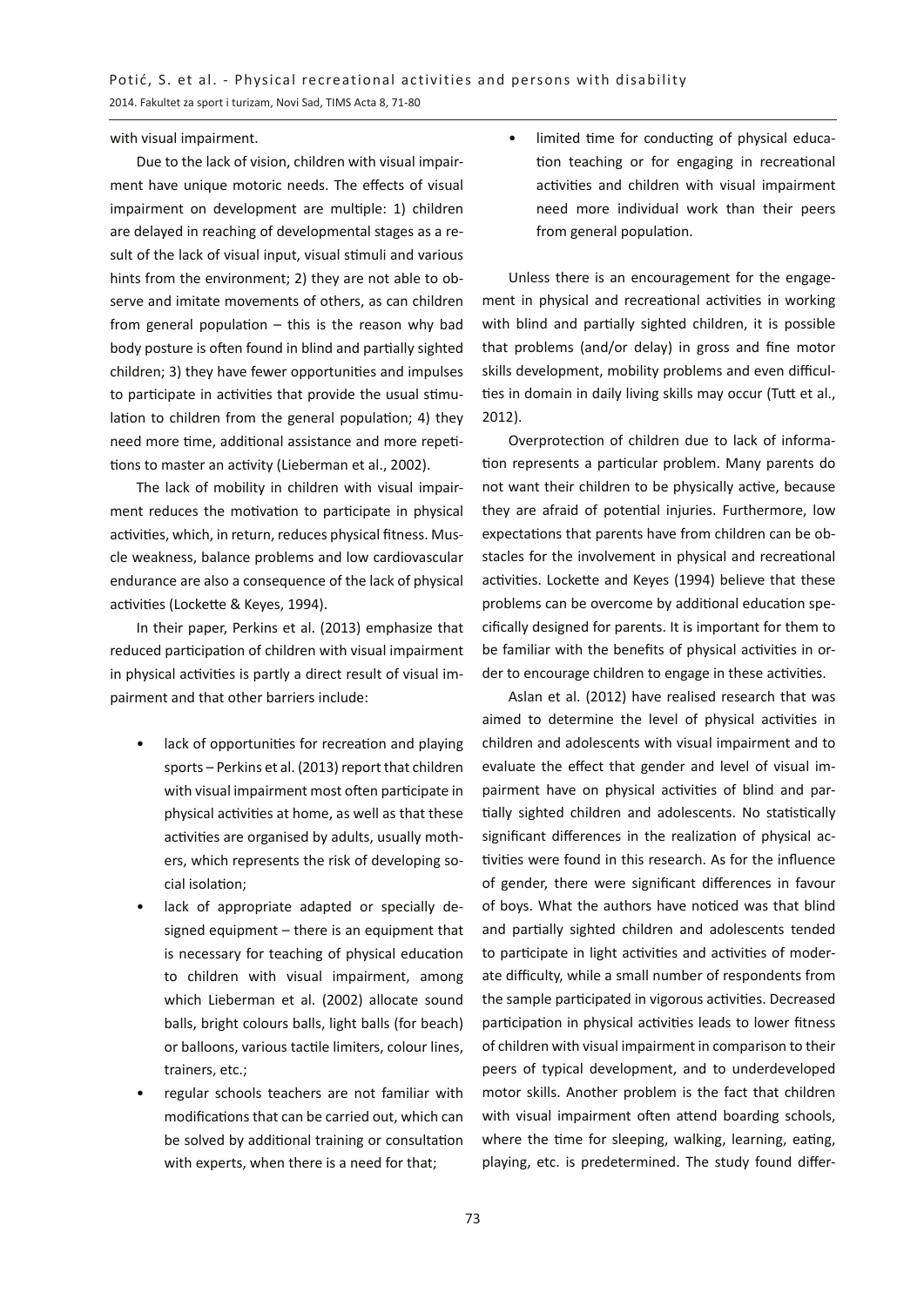ences in favour of partially sighted boys and the authors (Aslan et al., 2012) assumed that visual perception present in partially sighted children was "culprit" for the found difference.

Movahedi et al. (2011) conducted a study in which they examined whether there was a difference in the social development of pupils with visual impairment who played sports and those who were not involved in sport or physical activities. Respondents who were involved in sports had better results than their peers who were not involved in any form of physical activities. The authors conclude that physical activities and sports games have a key role in psychosocial development, and that participation in physical activities enables the formation of social relations and friendly connections, and improves the group cohesiveness.

It is necessary to pay attention to the choice of activities while working with blind and partially sighted children. Teachers usually choose activities that are not dependent on visual input and feedback, and those that do not require major modifications. Lieberman and Houston-Wilson (2011) list some of activities that can be implemented in work with children with visual impairment, and that require minimal adaptation: folk dances, a tandem bike (with person who sees in the front seat), soccer, volleyball, basketball, corrective gymnastics, wrestling, etc.

If adaptations are necessary, it is important to focus on the child's residual senses, especially the sense of touch and the sense of hearing, but also the vision, if there are vision remnants. Child safety is something that should not be questioned under any circumstances, because, for example, a ball hit on the head could pose a great risk for children with visual impairment. Furthermore, teachers should take into account that difficulties in orientation and perception of space are present in children with visual impairment (fragmented perception, lack of perception of the third dimension, i.e. depth of space, etc.), so this should particularly be taken into consideration when organising group games. From the aforementioned, it is clear that a child with visual impairment will have difficulties in following the ball that is moving towards him. Therefore, the possible adaptation is to use smaller, lighter and softer balls (even beach balls can be considered). Improving of the visibility of equip-

ment for children with visual impairment facilitates their space orientation  $-$  this is usually done by sticking tape of vibrant colour on the basket, net (or contrasting colour to the ground); strips of different colours can be put through the volleyball net; another option is to adjust the lighting levels by reducing glare and by improving contrast in the case of indoor activities.

The same authors (Lieberman and Houston-Wilson, 2011) suggest that when the implementation of specific activities requires vision, it may be helpful if a teacher divides activity into smaller steps and do each separate part with the child, so that the child could know what to expect – e.g. how many steps it should make in order to arrive from one end of the hall to another, and so on. If a teacher wants to include children with visual impairment in swimming, one of the adaptation strategies for children is to remember how many swings they need to make from one side of the pool to another and then to count as they swim; also, one of the options is to be touched by their coach when they get close to the edge of pool. If a child wants to engage in gymnastics, it is possible to use gym mats of different textures and colours in order to facilitate orientation. If a child expresses a desire to engage in dance, music and background of different colours and textures will help them to orient in space.

In addition to adaptation of activities in which the children from general population participate, there are also sports that are intended only for children with visual impairment. One of them is Goalball – played with a sound ball, and all participants wearing blindfold (regardless of the level of visual impairment). Benefits of this game are multiple, but perhaps the most important is that it encourages children to move around.

In addition to all of the above, physical activities are very useful also in a domain of social development because blind or partially sighted children, while participating in, feel like a part of the group, they learn to cooperate with members of the same team, they do not depend on the help of others, but do understand that they themselves can make a decision or do something for their own team.

Children and young persons with visual impairment participate in physical-recreational activities less often than their peers of typical development. Without the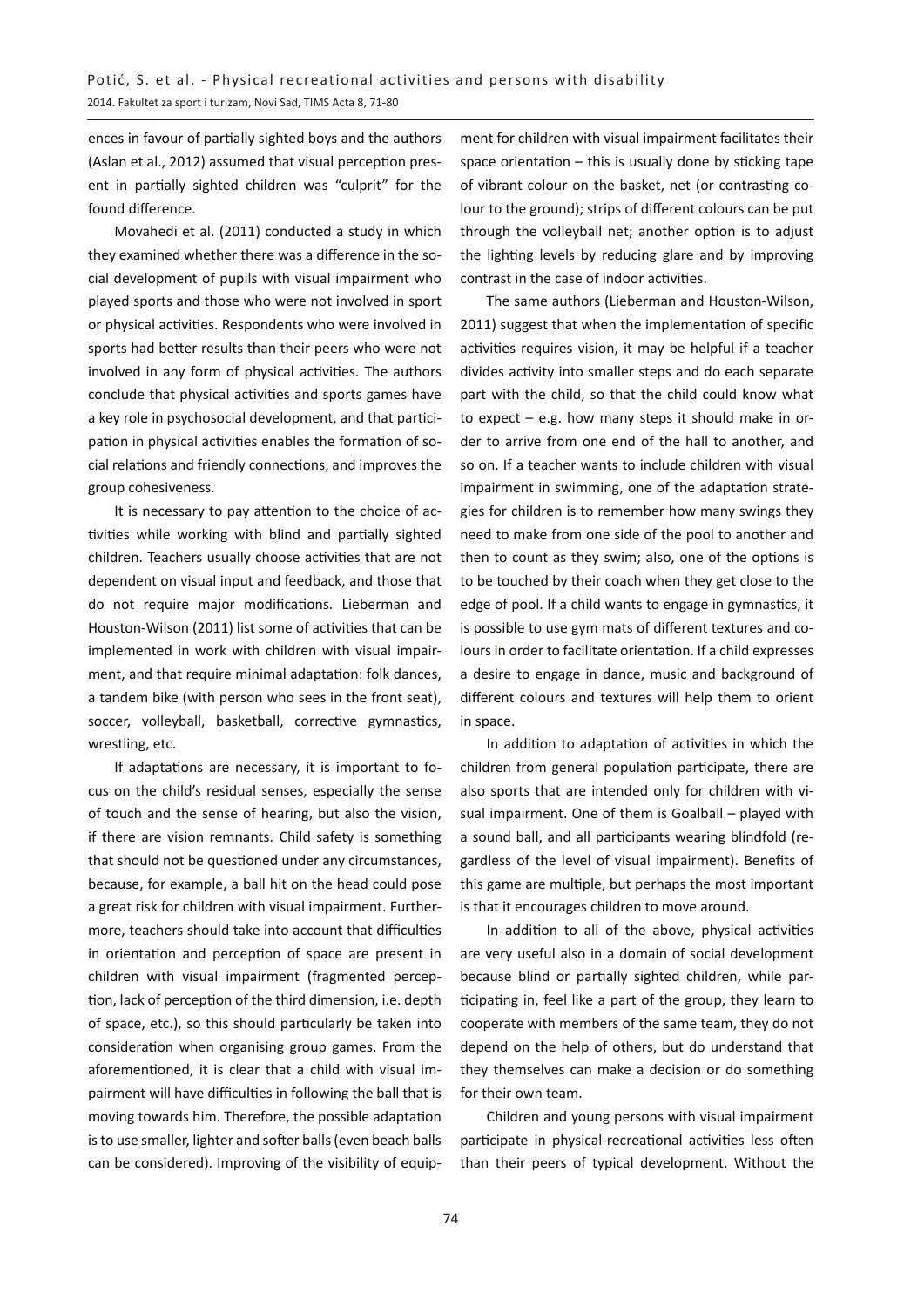possibility to participate in leisure and physical activities, they are not able to explore their social, intellectual, emotional, physical and communicative potential, and they are less able to grow and develop as individuals. Therefore, physical activities are clearly important to children with visual impairment.

#### **Physical-recreational activities and persons with autism**

Autistic spectrum disorder is characterised by deficits in domains of social interaction, communication, and by restricted, repetitive and stereotyped patterns of behaviour and interests (APA, 2000). Persons with autism have difficulties in achieving and maintaining of social contacts, reciprocal social-emotional relations, they exhibit problems in verbal and nonverbal communication, imagination, as well as unusual behaviour accompanied by compulsive adherence to non-functional motor mannerisms, routines and rituals (APA, 2000).

These mentioned specifics of autistic disorder can affect the possibility for persons with this disorder to engage in recreational activities. Results of conducted studies show that young persons with autism are involved in physical and recreational activities on a daily and weekly basis to an extent lesser than expected (Pan & Frey, 2006). In monitoring and measuring of the level of physical activities by applying *Accelerometry* in 30 participants with autistic disorder, aged 10-19 years, Pan and Frey pointed out that daily continuous physical activity for 60 minutes was not recorded in any of participants, that there were no differences in the physical engagement of participants during the weekend and week days, and that the time for physical activities usually ranged from 5 to 20 minutes during the day. Taking into account the fact that all participants were included by the education system and that their physical and recreational activities were monitored during their staying at school, one can conclude that it is necessary to add programs of physical activities to the content of educational program. Physical activity that is minimally present may adversely affect the health status of persons with autism.

Using the technique of *Accelerometry* in their research, Bandini et al. (2012) went a step further and compared the level of physical activities in children with autism and their peers of average abilities. The sample included 53 participants with autistic disorder and 58 children from general population, all participants had between 3 and 11 years of age. Results showed that the children who did not have autism participated in more varied physical activities during the daytime and spend more time in these activities in comparison with children who had autism. Out of the total sample of children with autistic disorder, only 23% of participants performed physical activities for 60 minutes each day. One of the potential limitations of studies that use accelerometers in assessing of physical activities level in persons with autism is the fact that the aforementioned technique also records those senseless, dysfunctional, stereotyped and repetitive movements that persons with autism may manifest, and registers them as physical activities.

Having in mind that children with autistic disorder rarely engage in physical activities spontaneously and voluntarily, the need for designing of directed programs that will provide support for these persons for equal participation in recreational and sports activities is therefore registered. Schlein et al. (1987) actually emphasize that children with autism can be integrated into the peer group successfully by the implementation of structured program of sports and recreational activities that their behaviour can be modified by minimization of inappropriate behaviour patterns and more frequent occurrence of preferable behaviour. In their research, aforementioned authors followed two children with autism during three-week training within the peer group. Physical activities divided into three sessions were performed daily – cooperative sports games, swimming and gymnastics. Participants were evaluated before, during and after completion of the training program. The obtained results indicate that such programs of sports activities contribute not only to physical fitness of participants, but that they are also reflected in the improvement of clinical picture, as well as in the level of acceptance of children with autism by their peers. In a study of similar design, the authors (Schlein et al., 1988) follow six children with autism during the nine-week program of physical education within a group of fifty peers of average abilities. The obtained results show that the structured training contributes to an increased inclusion of children with autism in sport activities, to an improvement of motor skills, as well as to the reduction of inappropriate ways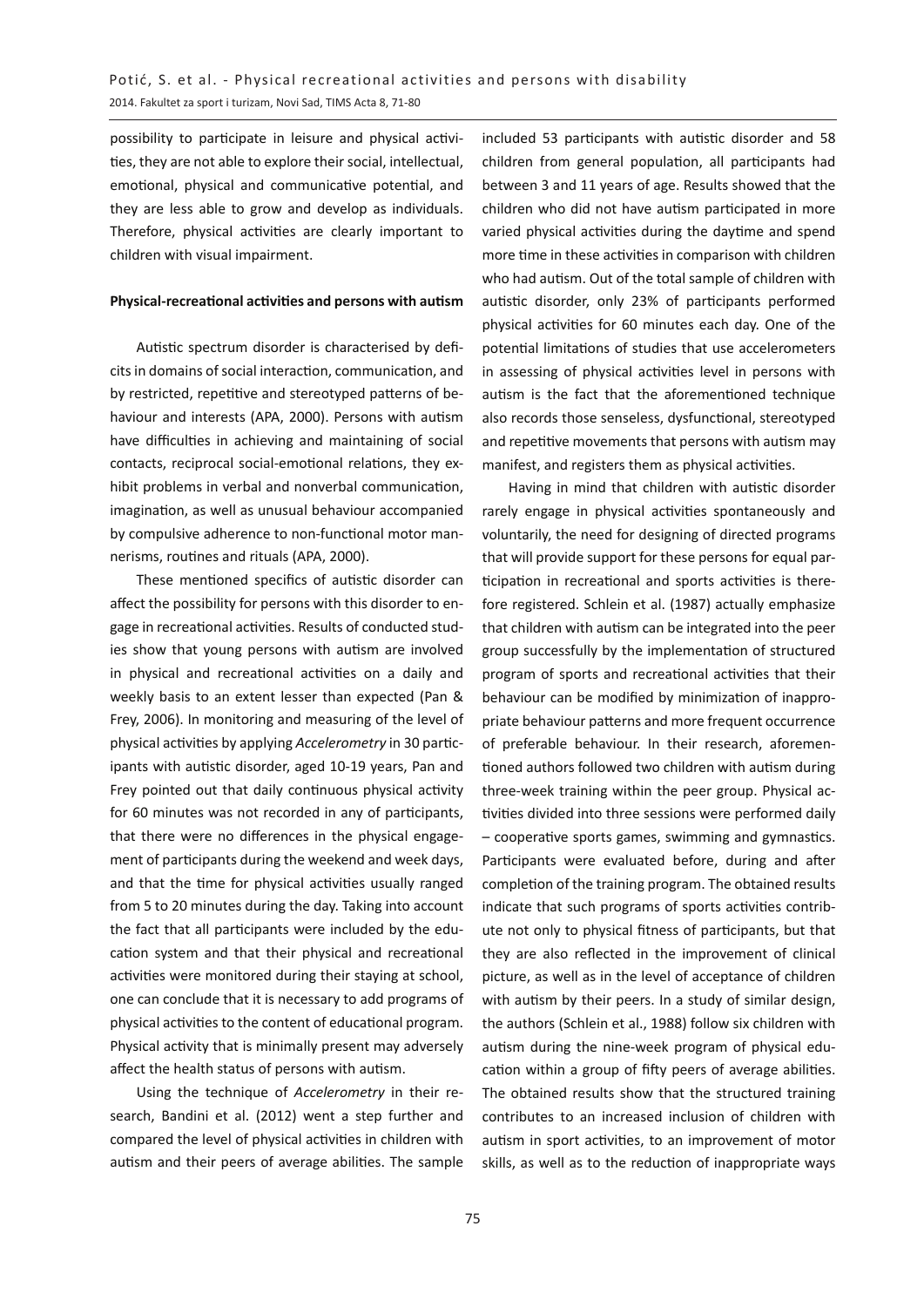#### of behaviour.

Besides specialised services, such as those organised programs of recreational and sport activities, additional factors that determine the integration of children with autism in leisure activities in a community are higher degree of engagement of mothers in the same activities, and the education of children in inclusive terms (Glumbić, 2006).

Analysing the most common recreational activities in persons with autism, Orsmond et al. (2004, according to Glumbić, 2006) indicate that the most frequent are walking and exercising, seeing as three-quarters of participants perform them daily and explain that by the characteristics of these activities. Namely, these activities do not require excessive social contact with surroundings and therefore suit the nature and specific features of the clinical picture of autism. On the other hand, the same authors point out that one-third of participants takes part in group physical-recreational activities. Those are respondents whose parents or other family members are involved in such activities.

The findings about the positive effects of sport and physical-recreational activities on physical health, behavior, but also on social integration of persons with autism should be used in creating of educational and therapeutic programs of working with these persons.

## **Physical-recreational activities and with intellectual disability**

Intellectual disability (hereinafter: ID) is characterised by significant limitations both in intellectual functioning and adaptive behaviour, whereby it occurs before the age of eighteen (AAMR, 2002). Deficits in adaptive behaviour can be observed in social, conceptual and/or practical area of adaptive skills.

Generally, these mentioned limitations may reduce the possibility for children and adults with ID to engage in various recreational activities on an equal basis as the members of general population. Some authors note that persons with mild ID have poorer performances on manual tasks that require integration of visual inputs and arm movements than persons of typical development (Carmeli et al., 2008), whereby poorer visuomotor coordination may have a functional impact, i.e. may lead to the

exclusion of persons with mild ID from working and leisure activities. Considering the potential risk factors that can be associated with reduced involvement in physicalrecreational activities, some authors suggest that the presence of challenging behaviour in persons with ID can represent a limiting factor (Ashwortha et al., 2009).

The previously mentioned is supported by the research in which the average numbers of social, recreational and leisure activities in three groups of participants were compared – children of typical development, children from the autism spectrum disorders and children with ID (Solish et al., 2010). The authors defined recreational activities as the structured ones and opposed to social activities (as more formally organised ones), such as team sports and lessons (e.g. music lessons, dance, swimming, playing soccer, hockey, etc.). Results indicated that children with ID and autism were involved in significantly fewer recreational activities in comparison to their peers of typical development, and that no statistically significant differences in terms of practicing of these activities were observed between these two groups of children with disabilities. Furthermore, it was noted that children of typical development participated in recreational activities together with their peers more often than in the case of children with ID or children with autism. The last two groups of participants had significantly less formed reciprocal friendships with peers when compared to children of typical development. Therefore, in the light of a more pronounced need for implementation of social inclusion for persons with disabilities, the authors of this study emphasize the importance to examine not only the involvement of children with disabilities in certain activities, but also to examine with whom they are realising these activities.

Abells et al. (2008) gave descriptive data concerning the participation of 63 adolescents with ID in social, recreational, and religious activities. According to the statements of parents or caregivers, who were informants in this study, fifty children were involved in activities together with their family members or personnel, and forty were involved in activities with their peers. Physical activities, such as walking or swimming, were the most common activities performed with family members or personnel, while organised sports activities were the most frequent type of activities that adolescents with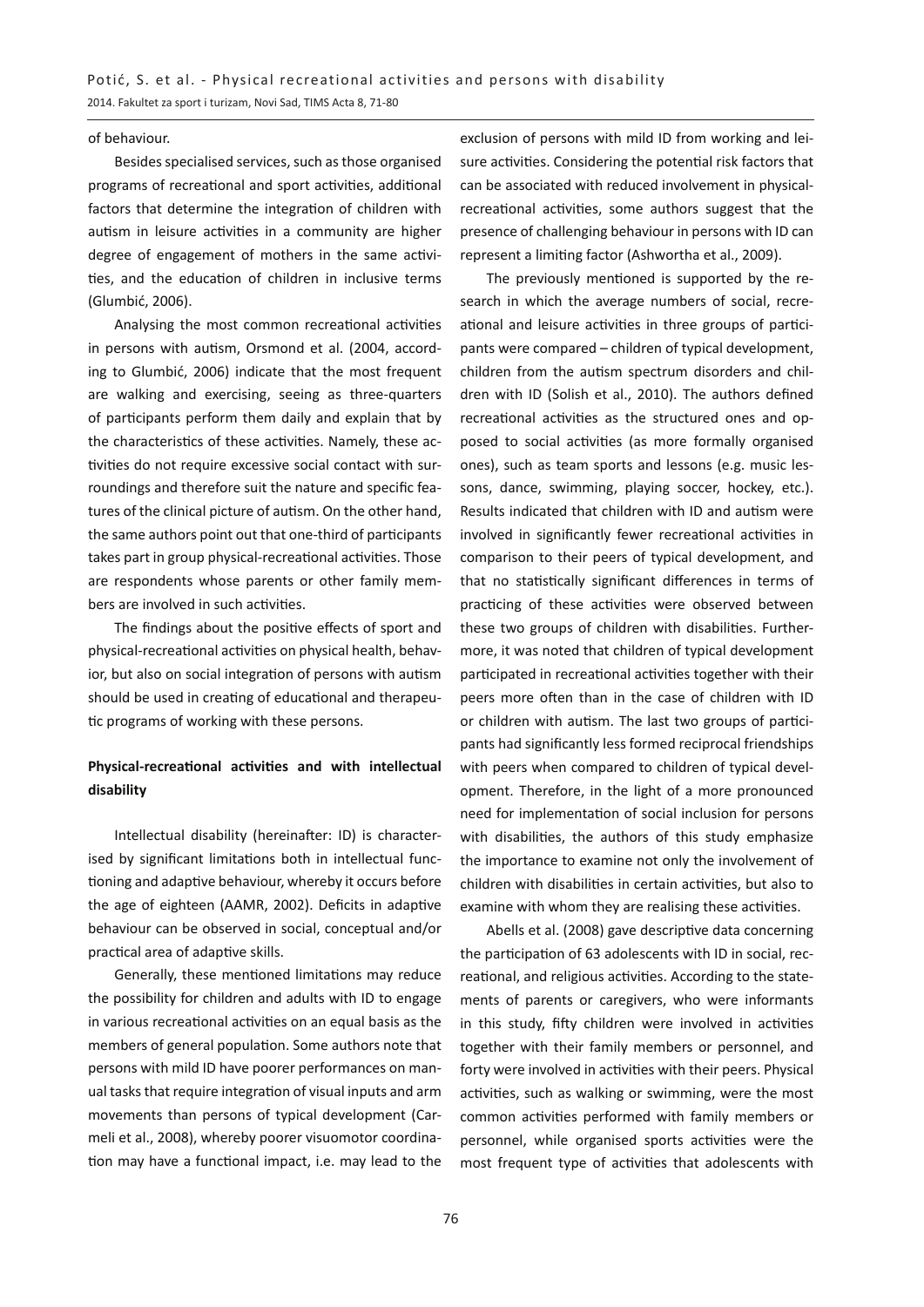ID realised with peers. On the other hand, participation in unorganised activities with peers was quite rare, so Abells et al. (2008) believe that the interaction between adolescents with ID and their peers does not always occur naturally. Therefore, organised opportunities for social interaction, such as organised sports activities, may be needed in order to facilitate social inclusion of children with ID.

Some authors suggest that persons with ID, as well as those of typical development, can have multiple benefits from physical-recreational activities in which the interaction between these two groups of people is enabled. These interactions provide an opportunity for persons with ID to engage in important and age-appropriate activities. Furthermore, these interactions encourage social relationships with peers of typical development, improve physical and mental health of person with ID, facilitate their skills development and improve their perception of belonging to the community (Brower et al., 1997, according to Mahon et al., 2000). On the other hand, persons of typical development are provided with an opportunity to get to know persons with ID more closely, with consequently less focus on individual differences, but with greater sharing of common interest in physical-recreational activities (Green et al., 1995, according to Mahon et al., 2000).

However, there are papers in literature (Duvdevany, 2002; Ninot et al., 2005) that emphasize that persons with ID who participate in physical-recreational and sports activities in a community, can compare themselves with more competent peers of typical development, which may lead to consequentially poorer perception of their own physical performances. Although physical-recreational activities that are carried out in a community provide opportunities for social integration of persons with ID, these activities, on the other hand, can sometimes encourage persons with ID to perceive differences in relation to persons of typical development.

## **Physical-recreational activities and persons with cerebral palsy**

Participation in physical recreational activities of persons with physical disabilities results in a better health status, increased functional independence, as well as in many psychological benefits such as more adequate self-image, higher self-esteem and higher levels of selfsatisfaction (Shephard, 1991, according to Crawford et al., 2008). Majnemer et al. (2008) state that active engagement in meaningful physical activities is necessary for promotion of health and personal autonomy, development of skills and functional productivity, social integration and life satisfaction. Hanson et al. (2001) report that persons with physical disabilities who are active in sports show a high level of achieved social participation and this is supported by the results of research conducted by Crawford et al. (2008) showing that persons with physical disabilities that practiced physical activities more achieved a higher level of integration and a greater extent of social participation in other activities within the community, in comparison to persons with physical disabilities who were less physically active. It is documented that physical activities or at least some of them, such as swimming, are significant means of rehabilitation for population of persons with physical disabilities (Özer et al., 2007; Hutzler et al., 1998).

Compared to the typical population, due to their motor difficulties, persons with cerebral palsy have less opportunity to participate in many activities in their environment, including physical activities (Nedović et al., 2012; Imms, 2008; Maher et al., 2007). Literature data suggest that factors of importance for participation in physical activities in the population of persons with cerebral palsy are their level of motor abilities and age (Claassen et al., 2011; van Eck et al., 2008). It turned out that a reduction of participation in physical activities of persons with cerebral palsy occurs with the age increasing (Brunton & Bartllet, 2010; Orlin et al., 2010), which could be related to the decline of functional abilities and the occurrence of secondary problems typical for this population, such as the loss of ability to walk, development of skeletal deformities, pain amplification and intensification of fatigue when performing daily activities (Milićević & Potić, 2012). In addition to this, a lower level of participation in physical activities is recorded in those persons with cerebral palsy who have severe motor impairments in comparison to those who are functioning at a higher motor level (Brunton & Bartllet, 2010; Orlin et al., 2010).

Problems related to participation of persons with cerebral palsy in recreational and physical activities are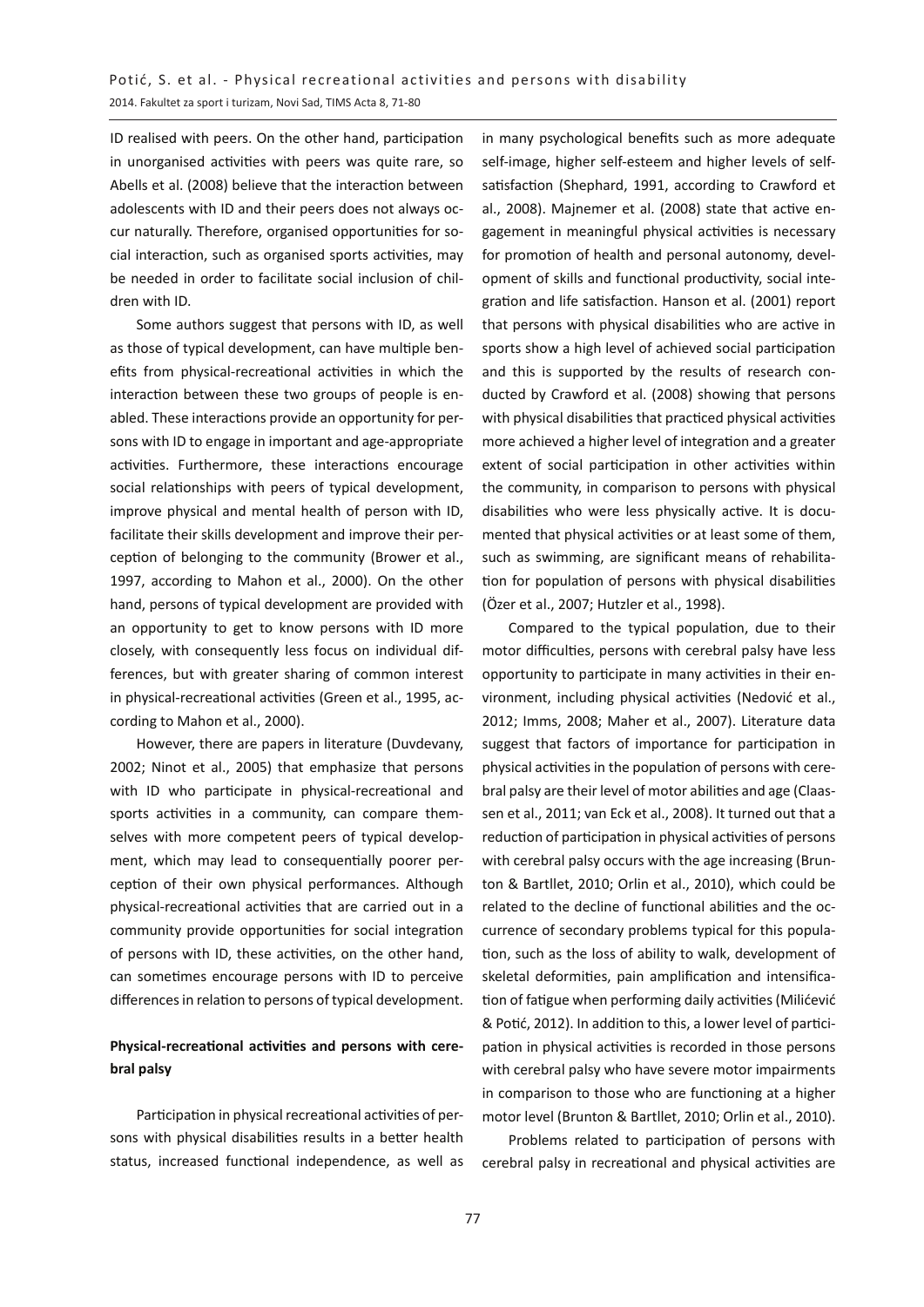various. Primary motor impairment itself causes inactivity and reduced mobility in children with cerebral palsy, due to which they are rendered drastically passive in comparison to their peers from typical population. This is supported by the research findings of Blum et al. (1991). These authors suggest that predominant activities of school aged children with cerebral palsy in leisure time are passive entertainment (watching TV) and active leisure activities (playing chess), while the least frequent activities in organised leisure are mobile activities, such as recreation or sports. Furthermore, reduced participation in physical activities occurs due to overprotection of children with cerebral palsy by their parents, manifested in excessive support provided in performing any activity and recommendation to avoid certain potentially risky daily activities, which all leads to avoiding numerous physical activities. The problem can be seen in the fact that children with cerebral palsy quite often, regardless of the inclusiveness of surroundings, and even at an early age, tend to play alone and fix a pattern of individual playing as the dominant one, due to inability to equally participate in joint activities with their peers (Tamm & Skar, 2000), whereby this tendency towards social selfexclusion may persist even during adolescence (Sandberg et al., 2004). Negative experience gained during the realization of group activities (Sandberg et al., 2004) and the problem of social contacts achievement (Blum et al., 1991), as well as victimization, may be barriers to inclusion of this population in organised, group recreational activities. On the other hand, the inclusion of children with cerebral palsy in individual recreational activities can become problematic due to the lack of experience and lack of motivation, but also for psychological reasons. In addition, the reasons for reduced participation of this population in recreational and physical activities in general can be found in barriers that originate from the environment itself.

Due to the nature of impairment, persons with physical disabilities are often engaged in adapted physical activities, adjusted to abilities of this population. Research shows that participation in adapted physical activities has a positive effect on overall health and quality of life, with emphasis on the quality of family and social life in population of persons with cerebral palsy (Groff et al., 2009).

#### **Instead of conclusion**

Participation of persons with disabilities in physical recreational activities within the community is determined by individual characteristics of each person, but also by social/community factors. The results of numerous studies show that persons with disabilities participate less in leisure and recreational activities and that it is largely related to the low level of social integration of these persons.

Considering that the participation of persons with disabilities in physical recreational activities largely correlates to the quality of life of these persons, it is necessary to increase the number of recreational services that community offers to persons with disabilities and to specialise some of them or modify and adapt them according to needs of these people. In addition to this, it is recommended to train the persons with disabilities to use their leisure time appropriately as an integral part of all therapeutic approaches to these people.

#### **REFERENCE**

- Abells, D., Burbidge, J., & Minnes, P. (2008). Involvement of Adolescents with intellectual disabilities in social and recreational activities. *Journal on Developmental Disabilities, 14*(2), 88-94.
- -American Association on Mental Retardation. (2002). *Mental Retardation: Definition, Classification, and Systems of Supports, 10th ed*. Washington: American Association on Mental Retardation.
- -American Psychiatric Association. (2000). *Diagnostic and statistical manual of mental disorders, 4th ed*. Washington: American Psychiatric Association.
- Ashworth, M., Hirdes, J.P., & Martin, L. (2009). The social and recreational characteristics of adults with intellectual disability and pica living in institutions. *Research in developmental disabilities, 30*(3), 512-20. pmid:18789647
- Aslan, U.B., Calik, B.B., & Kitiş, A. (2012). The effects of gender and level of children and adolescents with visual impairment. *Research in developmental disabilities, 33*(2)*,* 1799-804. pmid:22699253
- Bandini, L.G., Gleason, J., Curtin, C., Lividini, K., Anderson, S.E., Cermak, S.A., & Must, A. (2012). Comparison of physical activity between children with autism spectrum disorders and typically developing children. *Autism, 17*(1)*,* 44-54. pmid:22807562
- Blum, R.W., Resnick, M.D., Nelson, R., & st Germaine, A. (1991). Family and peer issues among adolescents with spina bifida and cerebral palsy. *Pediatrics, 88*(2)*,* 280-5. pmid:1861926
- Brunton, L.K., & Bartlett, D.J. (2010). Description of exercise participation of adolescents with cerebral palsy across a 4-year period. *Pediatric Physical Therapy, 22*(2)*,* 180-7. pmid:20473101
- Carmeli, E., Bar-Yossef, T., Ariav, C., Ran Levy, R., & Liebermann, D.G. (2008). Perceptual-motor coordination in persons with mild intellectual disability. *Disability and Rehabilitation, 30*(5)*,* 323-9. pmid:17852209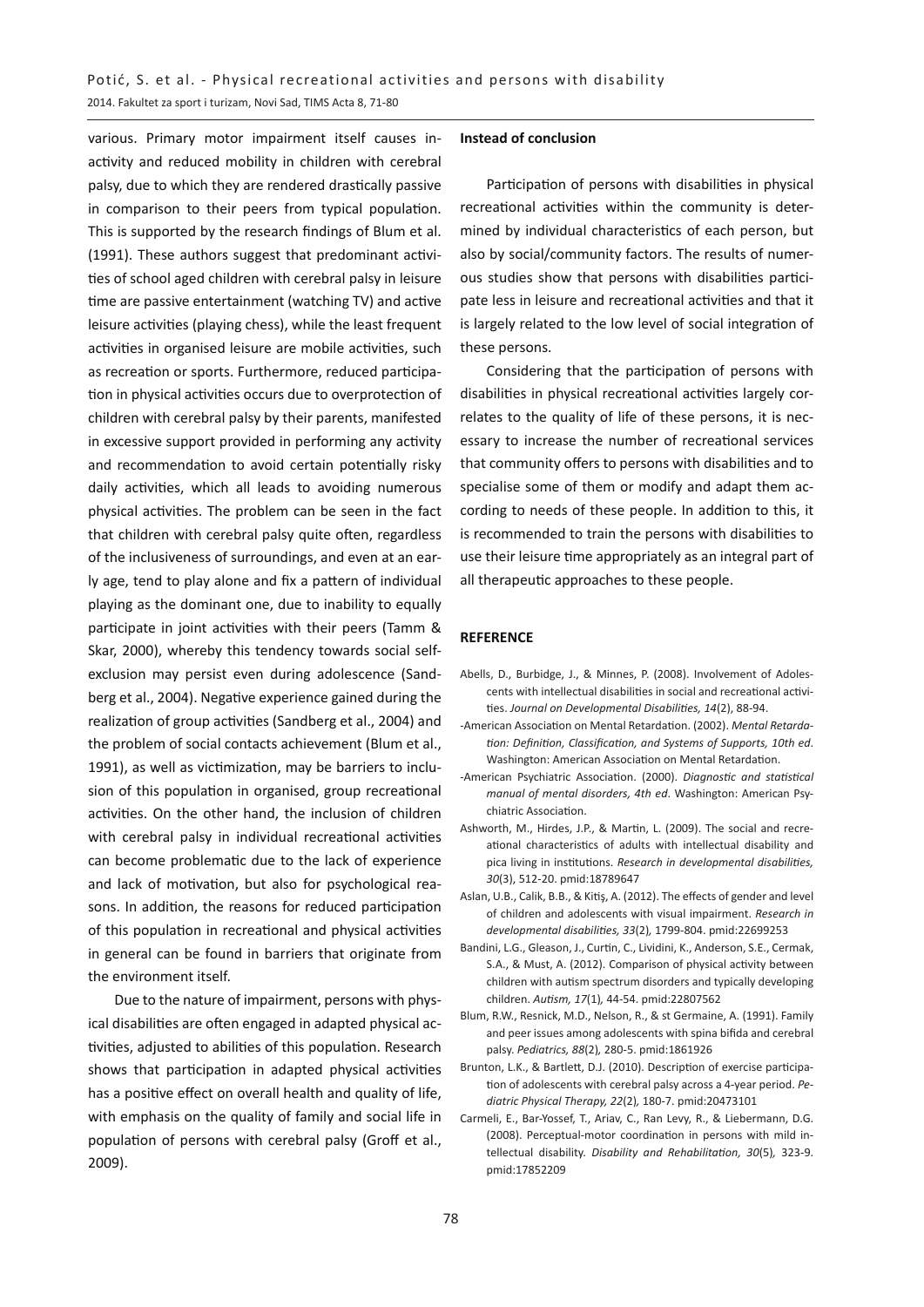#### 2014. Fakultet za sport i turizam, Novi Sad, TIMS Acta 8, 71-80

- Claassen, A.A.O.M., Gorter, J.W., Stewart, D., Verschuren, O., Galuppi, B.E., & Shimmell, L.J. (2011). Becoming and staying physically active in adolescents with cerebral palsy: protocol of a qualitative study of facilitators and barriers to physical activity. *BMC pediatrics , 11*(1*),* 1. pmid:21214908
- Crawford, A., Hollingsworth, H.H., Morgan, K., & Gray, D.B. (2008). People with mobility impairments: Physical activity and quality of participation. *Disability and Health Journal, 1*(1)*,* 7-13. pmid:21122706
- Duvdevany, I. (2002). Self-concept and adaptive behaviour of people with intellectual disability in integrated and segregated recreation activities. *Journal of Intellectual Disability Research, 46*(Pt 5*)*, 419- 29. pmid:12031024
- Glumbić, N. (2006). *Odrasle osobe sa autizmom*. Kragujevac: Izdavačka agencija ,,Grad".
- Groff, D.G., Lundberg, N.R., & Zabriskie, R.B. (2009). Influence of adapted sport on quality of life: Perceptions of athletes with cerebral palsy. *Disability & Rehabilitation, 31*(4*),* 318-326.
- Hutzler, Y., Chacham, A., Bergman, U., & Szeinberg, A. (1998). Effects of a movement and swimming program on vital capacity and water orientation skills of children with cerebral palsy. *Developmental Medicine & Child Neurology, 40*(3)*,* 176-181.
- Imms, C. (2008). Children with cerebral palsy participate: a review of the literature. *Disability & Rehabilitation, 30*(24)*,* 1867-1884.
- Lieberman, L.J., Houston-Wilson, C., & Kozub, F.M. (2002). Perceived barriers to including students with visual impairments in general physical education. *Adapted Physical Activity Quarterly, 19*(1), 364-377.
- Maher, C.A., Williams, M.T., Olds, T., & Lane, A.E. (2007). Physical and sedentary activity in adolescents with cerebral palsy. *Developmental Medicine & Child Neurology, 49*(6), 450-457.
- Mahon, M.J., Mactavish, J., Bockstael, E., O'Dell, I., & Siegenthaler, K.L. (2000). Social integration, leisure and individuals with intellectual disability. *Parks & Recreation, 35*(4), 25-34.
- Majnemer, A., Shevell, M., Law, M., Birnbaum, R., Chilingaryan, G., Rosenbaum, P., & Poulin, C. (2008). Participation and enjoyment of leisure activities in school‐aged children with cerebral palsy. *Developmental Medicine & Child Neurology, 50*(10), 751-758.
- Milićević, M., & Potić, S. (2012). Funkcionalne sposobnosti odraslih osoba sa cerebralnom paralizom. *Beogradska defektološka škola, 18*(1*)*, 141-156.
- Movahedi, A., Mojtahedi, H., & Farazyani, F. (2011). Differences in socialization between visually impaired student-athletes and nonathletes. *Research in Developmental Disabilities, 32*(1), 58-62. pmid:20880667
- Nedović, G., Rapaić, D., Odović, G., Potić, S., & Milićević, M. (2012). *Socijalna participacija osoba sa invaliditetom*. Beograd: Društvo defektologa Srbije.
- Ninot, G., Bilard, J., & Delignières, D. (2005). Effects of integrated or segregated sport participation on the physical self for adolescents with intellectual disabilities. *Journal of intellectual disability research , 49*(Pt 9), 682-9. pmid:16108985. doi:10.1111/j.1365- 2788.2005.00407.x
- Orlin, M.N., Palisano, R.J., Chiarello, L.A., Kang, L.J., Polansky, M., Almasri, N., & Maggs, J. (2010). Participation in home, extracurricular, and community activities among children and young people with cerebral palsy. *Developmental Medicine & Child Neurology, 52*(2), 160-166.
- Özer, D., Nalbant, S., Aktop, A., Duman, O., Keleş, I., & Toraman, N. (2007). Swimming training program for children with cerebral palsy: body perceptions, problem behaviour, and competence 1.

*Perceptual and Motor Skills, 105*(3), 777-87. pmid:18229533

- Pan, C., & Frey, G.C. (2006). Physical activity patterns in youth with autism spectrum disorders. *Journal of Autism and Developmental Disorders, 36*(5), 597-606. pmid:16652237. doi:10.1007/s10803- 006-0101-6
- Sandberg, A., Björck-Åkesson, E., & Granlund, M. (2004). Play in retrospection: Play experiences from childhood in adults with visual disability, motor disability and Asperger syndrome. *Scandinavian Journal of Disability Research, 6*(2), 111-130.
- Schleien, S., Heyne, L., & Berken, S. (1988). Integrating physical education to teach appropriate play skills to learners with autism: A pilot study. *Adapted Physical Activity Quarterly, 5*(1), 182-192.
- Schleien, S., Krotee, M., Mustonen, T., Kelterborn, B., & Schermer, A. (1987). The effect of integrating children with autism into a physical activity and recreation setting. *Therapeutic Recreation Journal, 21*(4), 52-62.
- Solish, A., Perry, A., & Minnes, P. (2010). Participation of children with and without disabilities in social, recreational and leisure activities. *Journal of Applied Research in Intellectual Disabilities, 23*(3), 226-236.
- Tamm, M., & Skär, L. (2000). How i play: Roles and relations in the play situations of children with restricted mobility. *Scandinavian Journal of Occupational Therapy, 7*(4), 174-182.
- Tutt, L.M., Lieberman, L., & Brasher, B. (2012). *Physical education for students with visual impairments. Position paper of the division on visual impairments*. Arlington, VA: Council for Exceptional Children.
- van Eck, M., Dallmeijer, A.J., Beckerman, H., van den Hoven, P.A.M., Voorman, J.M., & Becher, J.G. (2008). Physical activity level and related factors in adolescents with cerebral palsy. *Pediatric exercise science, 20*(1), 95-106. pmid:18364538
- Lockette, K. F., & Keyes, A. M. (1994). *Conditioning with physical disabilities*. Champaign, IL: Human Kinetics.
- Lieberman, L. J., & Houston-Wilson, C. (2011). Strategies for Increasing the Status and Value of Adapted Physical Education in Schools. *Journal of Physical Education, Recreation & Dance, 82*(6), 25-28.
- Perkins, K., Columna, L., Lieberman, L., & Bailey, J. (2013). Parents' perceptions of physical activity for their children with visual impairments. *Journal of Visual Impairment & Blindness, 107*(2), 131-142.
- Hanson, C. S., Nabavi, D., & Yuen, H. K. (2001). The effect of sports on level of community integration as reported by persons with spinal cord injury. *The American Journal of Occupational Therapy, 55*(3), 332-338.
- Caspersen, C. J., Powell, K. E., & Christenson, G. M. (1985). Physical activity, exercise, and physical fitness: definitions and distinctions for health-related research. *Public health reports, 100* (2), 126- 131.

Datum prijave rada: 28.01.2014. Datum prihvatanja rada: 21.03.2014.

#### **Kontakt**

Srećko Potić, High Medical School of Professional Studies "Milutin Milanković", Belgrade, Crnotravska 27 E-mail: sreckopotic@gmail.com